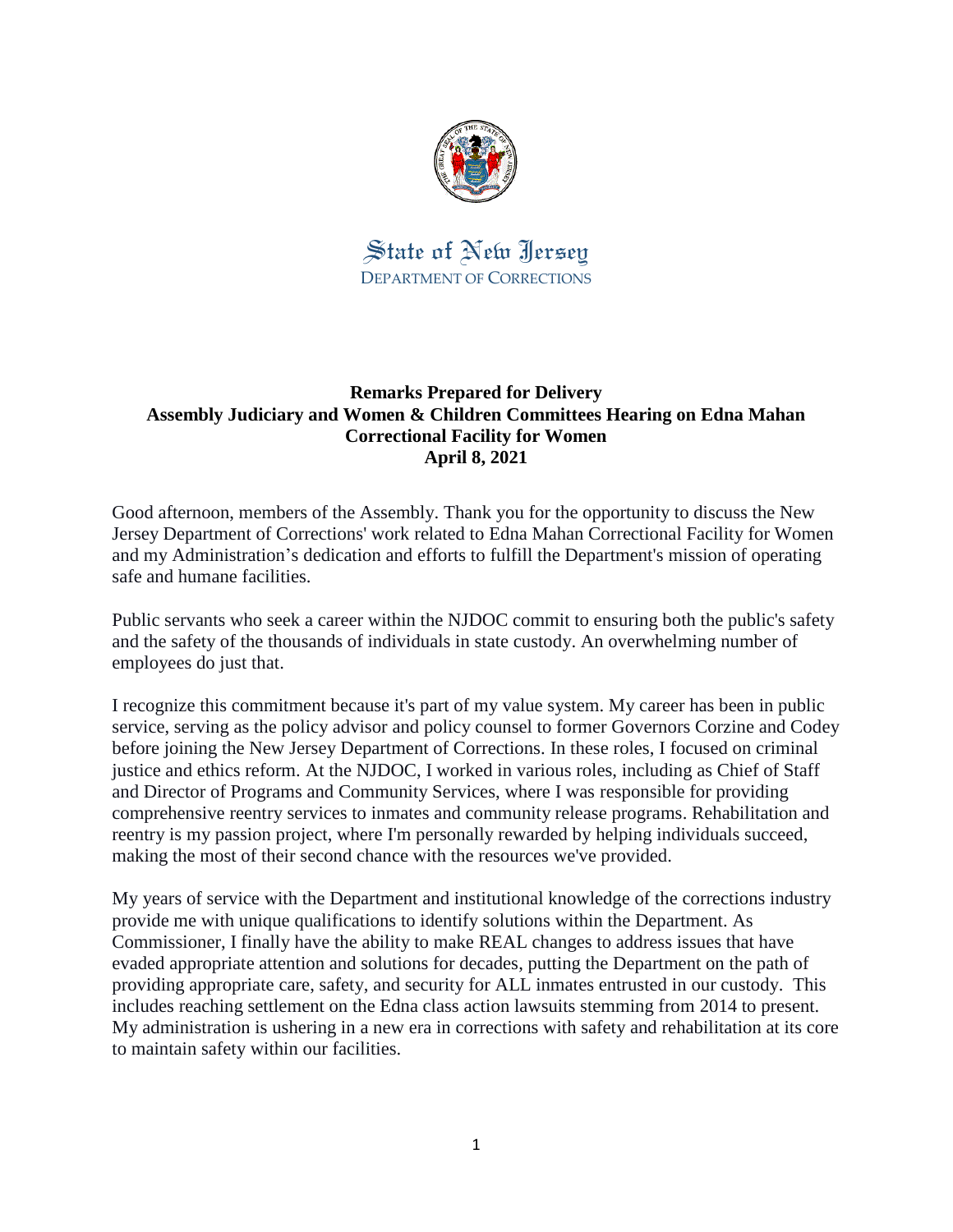I also want to let you know that the Department of Corrections has reached an agreement on a consent decree with the U.S. Department of Justice in response to the findings of their April 2020 report on Edna Mahan. That agreement is awaiting final approval from DOJ headquarters, which we expect to receive in the coming weeks. Because the agreement is pending final approval, I cannot disclose the details at this time, but I look forward to sharing them with you as soon as the agreement has been finalized.

I value our partnerships to address modern correctional challenges while affording individuals in our care the fundamental right of human decency and security, regardless of their crimes. I look forward to you joining me for a tour of our facility on Monday, April 19, and thank many of you for being a part of this process. Together with my team, and input from stakeholders, advocates and the Legislature, we've made considerable strides to implement creative and sustainable solutions benefitting the incarcerated population and increased transparency around our efforts, positioning New Jersey as a leader in the corrections space.

Due to our thought leadership and best practices, I have been voted by my national correctional peers to serve as Vice-President of the Correctional Leader's Association, a national consortium of corrections CEOs leading over 400,000 correctional professionals and eight million inmates, probationers, and parolees. New Jersey is the go-to resource for correctional best practices – from our Medication Assisted Treatment for substance use disorders to our college education programs and from our officer suicide prevention initiatives to our gender responsive training courses -- we are committed to maintaining our leadership foothold and serving as an example of a modern correctional system.

My Administration has worked incredibly hard to develop these programs and implement safety reforms. Despite this progress, we are here in large part because of an abhorrent incident that violates every aspect of the Department's mission and commitment to operate safe, secure, and humane facilities for New Jersey's offenders. I value today's opportunity to speak with you about initiatives at Edna Mahan Correctional Facility for Women, those implemented since my taking this position in 2018 and those on the horizon, about my leadership and my team, and about moving forward to establish real, sustainable and appropriate change in this Department.

## **January 11 Incident**

In starting with the event that prompted these hearings, I share in your disgust and disappointment for the incidents of January 11. Several women were brutally attacked by employees who proactively chose to disregard established protocol and practices that are necessary for proper cell extractions, de-escalation, and searches. These employees violated the trust and safety of those in our care and the faith we put in them as public servants.

No one deserves the horrific treatment these women endured. The NJDOC has zero-tolerance for this behavior and as Commissioner, I took swift action to address the incident, including immediately suspending all those involved across the Department's hierarchy, pending investigation. The Department immediately and proactively referred the incident to both the Hunterdon County Prosecutor's Office and the Attorney General's Office for criminal investigation.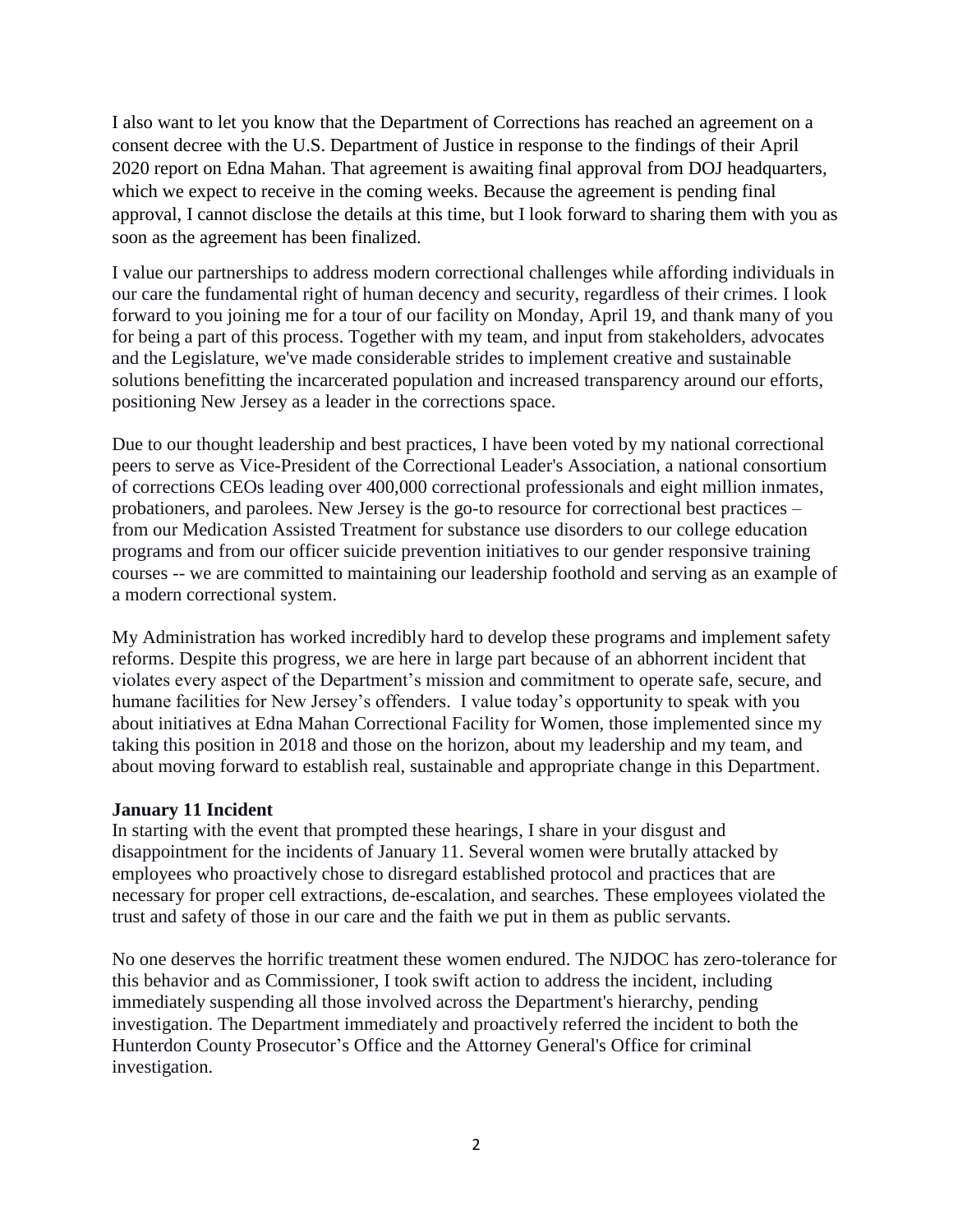Once I learned about the incident, I took these bold steps to send a clear message that the Department does not condone this egregious behavior. Those who fail to follow the rules and fail to provide the safety, security, and dignity our inmates deserve, will be held accountable to the fullest extent of my administrative power and the law. The NJDOC remains committed to our continued partnership with the OAG and Hunterdon County Prosecutor's Office to ensure this investigation is thoroughly reviewed and all are held accountable. We also welcome the state's independent investigation.

Additionally, to help the population at Edna Mahan process the traumatic events of January 11, evening, our Victim's Services Unit made available increased mental health resources, social services, and religious services.

Because of the ongoing criminal investigation and the State's independent investigation, I am not able to comment further on the January 11 incident or the steps that were taken in the incident's aftermath. I thank Chairman Mukherji and Chairwoman Mosquera for recognizing this reality when the parameters of today's committee hearing were discussed. Like all of you, I look forward to receiving the results of the State's independent investigation that will help us put in place the needed reforms and safeguards to prevent anything like this from ever happening again.

## **Policies, Training and Accountability**

Policies are only as good as the training and disciplinary enforcement behind them. Our disciplinary processes for our custody officers are situational, thorough, and progressive, meaning smaller disciplinary matters such as minor issues (for example, minor attendance, or a failure to quickly follow directions that did not result in a safety/security issue) are met with minor remedial disciplinary action and re-training. If actions persist, sanctions become greater and potentially lead to removal. In addition, our new computerized Early Warning System that will soon be deployed, offers an opportunity for the Department to have a standardized review of staff conduct and potential issues. The EWS enables the Department's administration to receive notification of staff members that may be experiencing issues – work related and potentially wellness related – and provides us with the opportunity to address the situation through retraining or other services such as wellness, counseling, or outside treatment. This will facilitate early intervention course corrective action.

Certain charges warrant immediate removal, such as undue familiarity, excessive force, or bringing in contraband. The Department has zero-tolerance for these actions or any actions that compromise safety or cause harm to others. As part of due process procedure, those criminally charged in the January 11 incident were charged with removal and are in non-pay status.

In addition to proper discipline, training remains critical to our mission of operating safe and humane facilities. As part of the training curriculum, legislation, for which we comply, mandates the NJDOC provide a minimum of 20 hours of training to custody staff, which includes mandated 4 hours of training in the prevention of sexual misconduct, non-fraternization, and manipulation. At this time, over 5,200 of our custody staff, except for those on leave, have been trained on modules such as *Employee as a Professional/Undue Familiarity, Ethics Training, Prison Rape Elimination Act, Trauma-Informed Corrections, and Search of Persons.* The Department also offers proactive training modules such as Gender-Informed training for both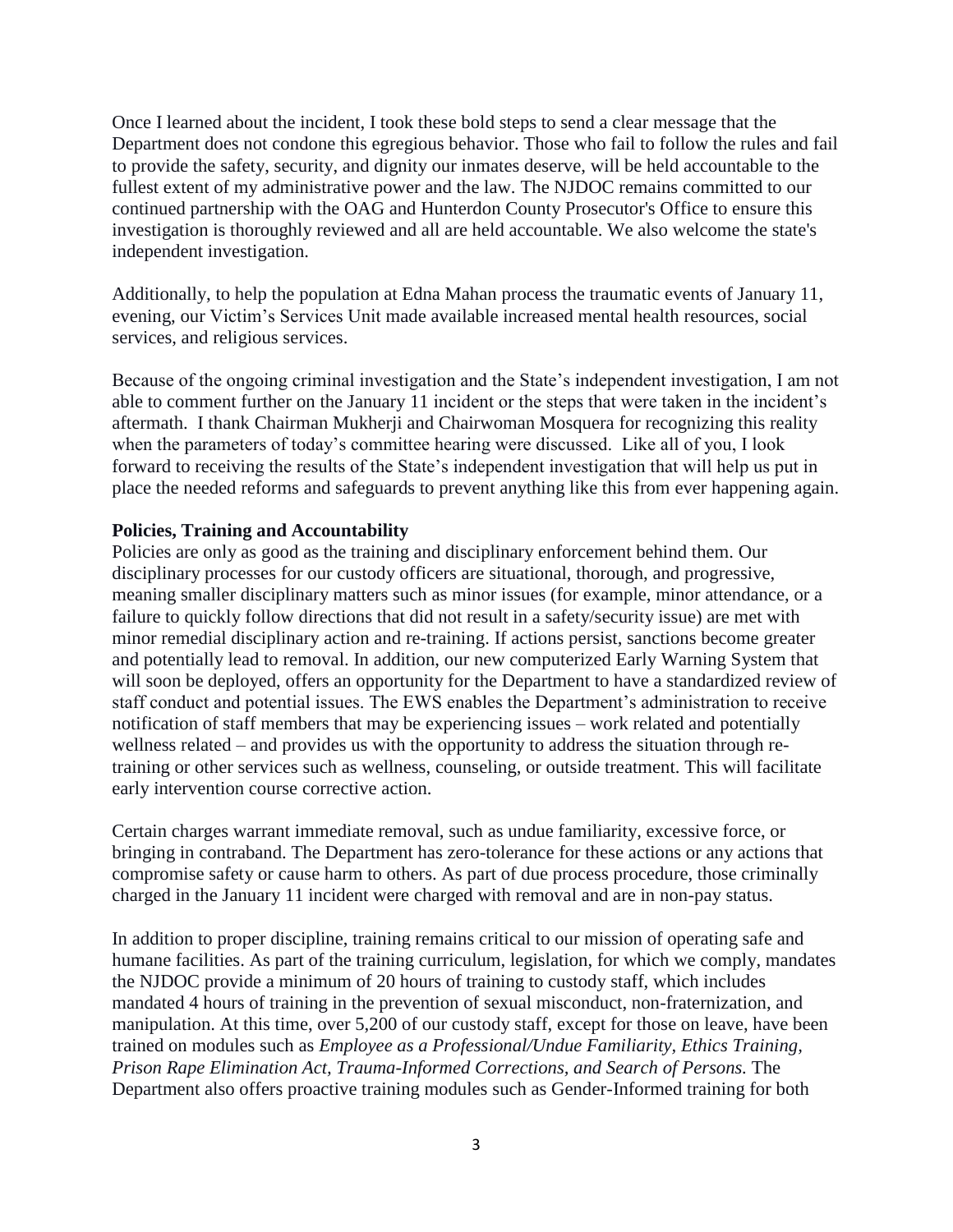custody and civilian staff. Aspects of this training include understanding the uniqueness of the female offender, family background components, trauma theory, abuse, relationships, substance abuse, and help to identify communication strategies to address the population's needs appropriately. In addition, the Department provides annual training to staff on ethics, uses of force, report writing, search of persons, understanding religious affiliation, understanding addiction, suicide prevention, communicable disease prevention, fire safety, and other safetyrelated topics*.* The Department, understanding its value, remains committed to investing in training.

#### **Increased Female Leadership**

As it pertains to personnel at EMCFW, we've taken steps to increase female leadership, with all leadership positions filled by women, including the Administrator, the Associate Administrator, two Assistant Superintendents, and a Custody Major – the highest ranking custody official in the facility - all of whom report directly to the Deputy Commissioner of Operations who sits on my executive team. In addition, the Special Investigation Division supervisor assigned to Edna, who reports to Central Office, is also a woman, as well as the supervisors who oversee programmatic support such as Social Services, Education and Chaplaincy Services. Although recruiting female officers is challenging, there is approximately a 50/50 percent female to male ratio of officers – 162 female to 161 male officers overseeing a 372 offender population.

Having reviewed the Ombudsperson's report, I've assigned an additional Assistant Superintendent at Edna to manage offender grievances and remedy forms. The Department is also actively hiring an Assistant Commissioner of Women's Services reporting directly to me. Additionally, my executive board comprises an almost 50 percent share of female leaders, serving as Chief of Staff, Deputy Commissioner, Assistant Commissioners overseeing Administration/Fiscal, Programs, Education and County Services, and DEI/Legal and Regulatory, as well as Directors in areas such as Compliance, Social Services, Human Resources and Public Information. Together, we develop and maintain policies focused on offenders' safety and holistic rehabilitation.

## **Safety Reform Activities Under the Hicks Administration**

Those policies include the robust mandates of the Prison Rape Elimination Act (PREA), the law designed to prevent, detect and respond to incidences of sexual abuse and harassment in confinement, for which we successfully meet compliance. As part of PREA, the Department undergoes a comprehensive audit process that includes, but is not limited to, interviews of staff, offenders, and external victim advocates regarding sexual safety and other concerns at the facility. The audit also includes a forensic review of documentation such as grievances, policies and procedures, personnel files, inmate educational and programmatic files, and facility tours to observe critical functions such as intake risk screenings.

The sexual assault of offenders at EMCF has plagued this Department, and female prisons nationwide, for decades. I expressly took this position with the dedication, fervor, and determination to make significant and REAL change. The status quo CANNOT and will not go on. Much change is needed – but we are moving in the right direction. Since taking this position in 2018, we have engaged in immediate efforts and initiatives to eradicate sexual assault, establishing the Safety and Accountability for Edna Task Force comprised of NJDOC executives. Tasked with developing programs and safety/security enhancements, the task force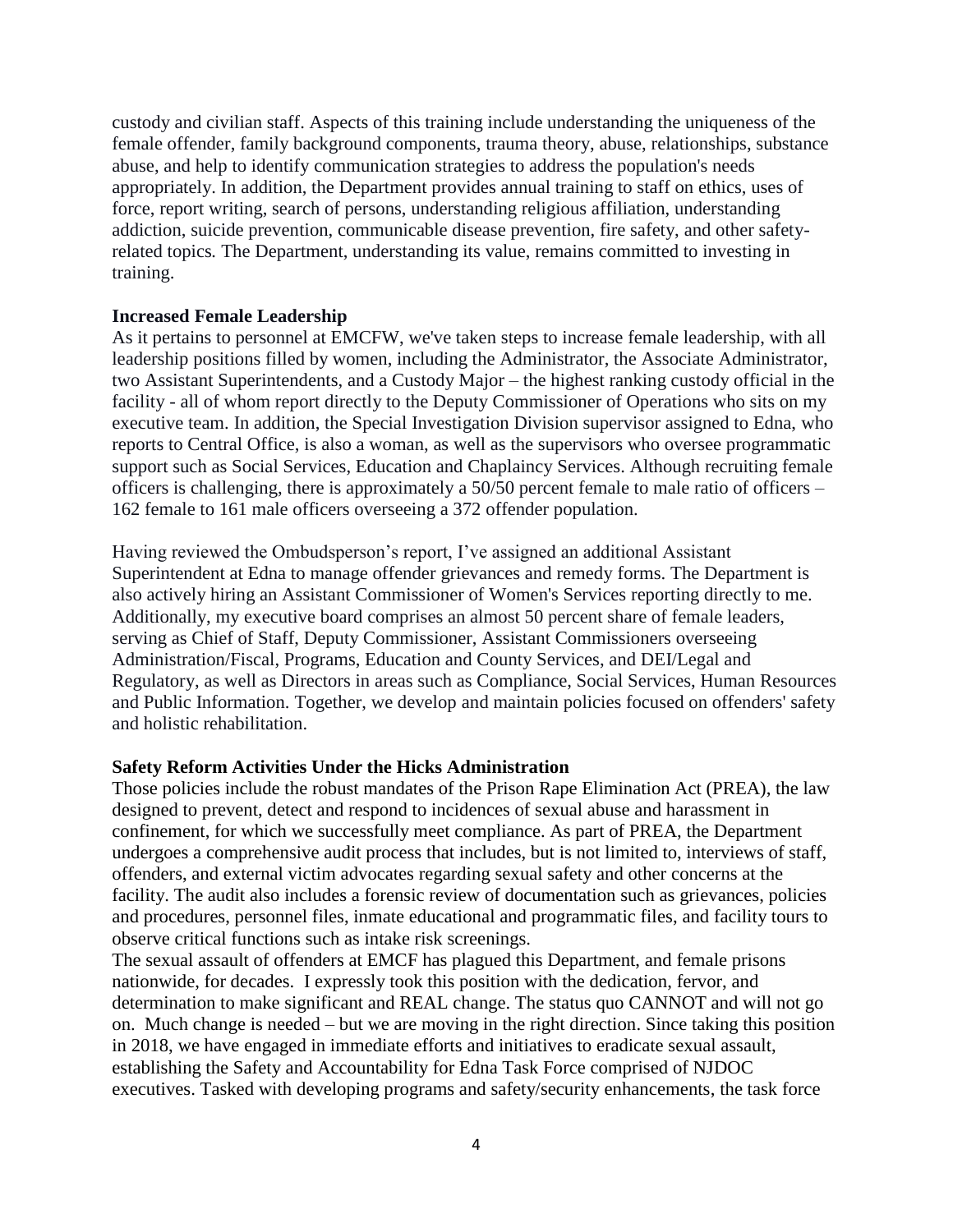established the camera projects, ensuring blind spot reduction, increased educational awareness of PREA, developed institutional posters with various reporting mechanisms, an information booklet, and video content distributed to both staff and offenders at orientation, and increased reporting mechanisms, including a confidential hotline in the facilities to the Special Investigations Division for reporting sexual abuse. Individuals can report verbally or in writing to any NJDOC staff, including the PREA Compliance Manager, contractor, or volunteer, through JPay or the Office of the Ombudsperson. Staff reporting continues to be the most utilized mechanism for reporting followed by JPay and the SID hotline. Reporting can be made with confidentiality and anonymity to ensure everyone who reports can best select the reporting mechanism right for their circumstances and feel confident and comfortable reporting sexual abuse/harassment allegations. Once an individual issues a report, all efforts are made to separate the alleged perpetrator from the victim. Additionally, the Department monitors for retaliation 90 days following the initial allegation, with timing extended as needed.

I also appointed a dedicated PREA Liaison at the facility, of the rank of Assistant Superintendent, working directly with the inmate population, SID and the Central Office Headquarters PREA coordinator. We offer continuous PREA staff training and increased the number of gender-restricted posts by 17.

In addition to the PREA enhancements, the Safe Taskforce established child-friendly visit and play areas to foster positive child-parent bonding, expanded visiting hours, and offered increased education and counseling modules focused on activity and nutrition, medical and mental wellness. For example, the clinical #MeToo program provides support for victims of abuse. The Heal and Empower Those Overcoming Abuse and Rape through Support programs or HEARTS is a trauma recovery-based program offered to the female population that focuses on the impact of sexual abuse on its victims and survivors. In addition to internal clinical support, the Department provides inpatient and residential mental health services, occupational therapy, Medication-Assisted Treatment for those with substance disorders, group therapy, sex offender treatment services, and physical health support, including yearly mammograms and nutrition education. Additionally, the Department provides access to a third-party support hotline with clinical experts who provide emotional support to those impacted by sexual assault and crisis. We also hired a Victim Services Coordinator of Gender Responsiveness Services tasked with examining our programmatic curriculum to ensure they are trauma-informed in both development and delivery.

#### *Increased security*

From a security perspective, we've increased oversight by updating the Edna camera system, adding a Major to second shift, having SID site visits and tours, and developing a Use of Force Committee tasked with providing meaningful review of cases laddered up to the COHQ.

After months of planning, we are excited to see additional security efforts come to fruition, including our new Body Worn Camera pilot program. A first-of-its-kind for New Jersey's state correctional system, the Body-Worn Camera program complements the camera surveillance program, providing increased oversight at Edna and Northern State Prison to start. This program was conceptualized in 2019 with hopes to get it off the ground quickly; however, the pandemic, along with infrastructure requirements and vendor contracting challenges, delayed deployment.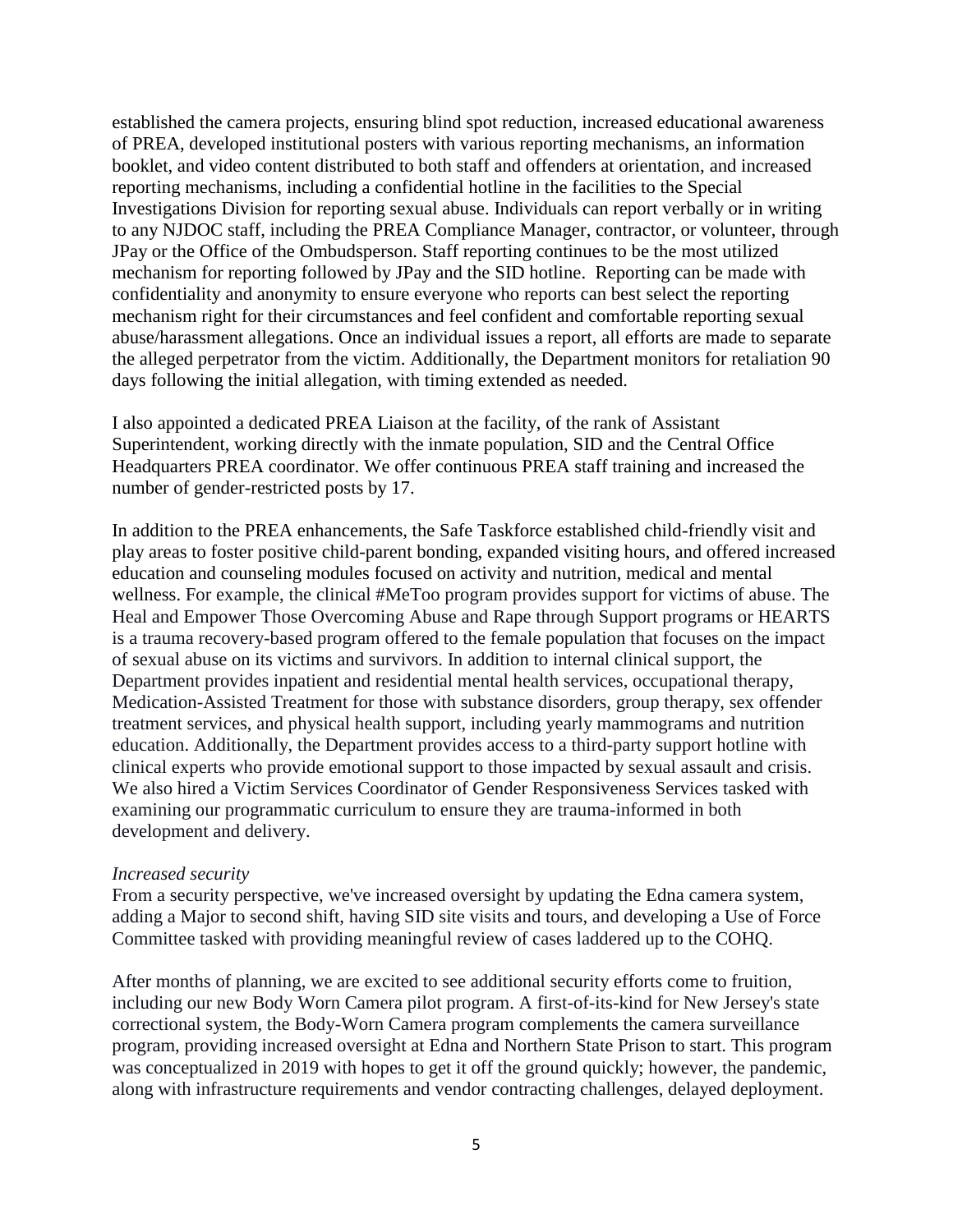As mentioned briefly earlier, we are also working to launch an Early Warning System (EWS). The system will enable us to monitor custody and civilian staff for inappropriate behavioral patterns to facilitate early intervention course corrective action through training and mentorship to reduce the potential for future incidents or complaints and provide staff wellness support. System triggers include internal affairs complaints, civil actions filed against an employee, criminal investigations or complaints, use of force complaints that are formally determined or adjudicated to have been excessive, unjustified, or unreasonable; sexual abuse or harassment claims against staff by an inmate or employee, insubordination, unexcused absences among other indicators.

Both the body-worn camera pilot and early warning system will increase safety for both staff and offenders, while supporting reductions in allegations of use of force, PREA, and misconduct. Furthermore, the Early Warning System has a career development component providing a greater opportunity to build a healthier, stronger workforce.

The body-worn camera pilot program and early warning system are examples of our ongoing commitment to safeguarding our facilities and its people. These initiatives come on the heels of the Department's hiring of the nationally recognized criminal justice consulting firm, the Moss Group, charged with technical support in operational practice, policy development, and implementation of identified solutions related to Edna Mahan Correctional Facility. The Moss Group will partner with the Assistant Commissioner of Women's Services to implement the Department of Justice requirements, which continues to be in settlement discussions. We are close to finalizing the Consent Decree, and once finalized, we will share the relevant information with you. The Asst. Commissioner of Women's Services will also work with you all and other stakeholders on sustainable solutions to address the female population's needs. We will continue to think outside of the box to identify safety reforms across all our facilities.

#### **Legislation**

In addition to policy implementation, the Department has successfully implemented various legislative requirements. In 2020, several legislative pieces, which pertain to Edna and aim to protect incarcerated women from sexual abuse and mistreatment took effect. The Department has effectuated many of these laws on or before the effective date of the respective Acts. For example, the Department is in full compliance with the Isolated Confinement Restrictions Act and The Dignity for Incarcerated Primary Caretaker Parents Act. We have met the requirements of the Dignity for Incarcerated Primary Caretaker Parents Act with parent training modules, visitation, trauma-informed care for inmates, and the restriction of staff entering restrooms and shower facilities of inmates of the opposite sex when occupied. We are also implementing Trauma-Informed Corrections training for staff and new inmate intake policies to help place individuals in institutions near their children whenever possible.

Other legislation for which the Department complies include limiting cross-gender strip searches in State correctional facilities. The Department enacted policies allowing transgender inmates to indicate a gender preference of the Correctional Police Officer who conducts a strip search. As an added protection to ensure the preference is honored, NJDOC implemented a non-descript secondary identification card indicating the inmate's transgender status and search preference.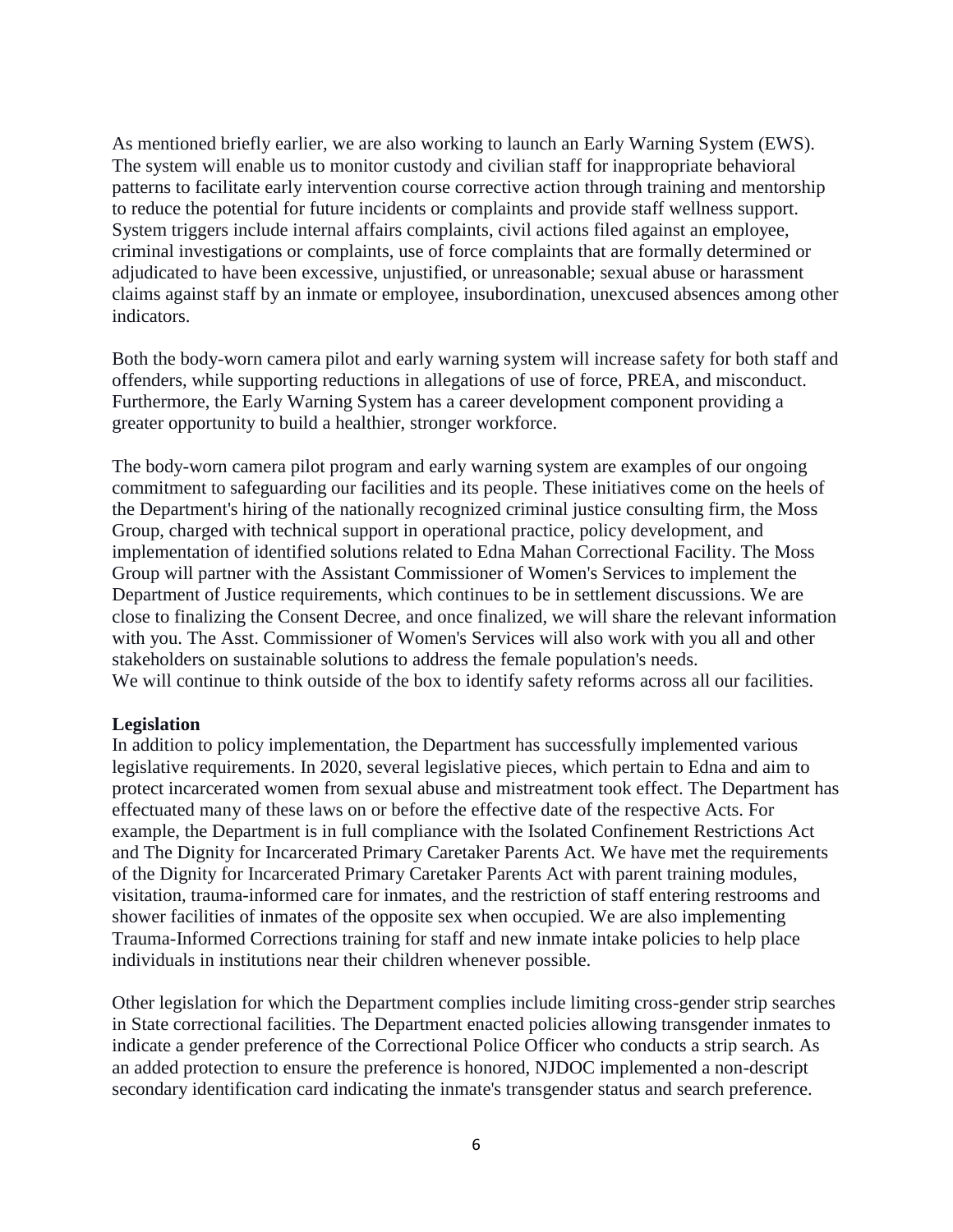The Department is also in compliance with the law that requires correctional employees to report inmate abuse and a mechanism for investigating these allegations. All incidents of inmate abuse, as determined by investigation, are referred to the local prosecutor's office as well as other appropriate outside law enforcement entities. Additionally, an annual staff training helps identify inmate abuse and the obligation to report behaviors that could indicate inmate abuse. Further, the Department has added an internal disciplinary procedure to assess the monetary penalty for an employee's failure to report inmate abuse under this Act.

The Department is also prepared to cooperate fully and participate vigorously in the Commission to study sexual assault, misconduct, and harassment by staff against inmates in State correctional facilities, pursuant to SJR79*,* once the Commission is formed.

We appreciate your shared concern for the well-being of those in the state's custody and appreciate a collaborative relationship that supports the incarcerated's unique needs. Our operational insights, in tandem with your partnership, can help inform a legislative and NJDOC policy agenda offering transformation change.

## **Closing Our People/My Story**

I'm here today because it is important you have a full understanding of the Department's inner workings. In the spirit of transparency, before the January 11 events, my Department proactively, in good faith, reached out to several members of the Assembly and Senate to open those doors of communication to provide additional insight into our operations. That offer still stands. I'm also here to say that the incident of January 11, does not reflect the NJDOC. Overwhelmingly the NJDOC is a place for those who dedicate their lives in service to others. It's a place for individuals with a commitment to the Department's mission. For individuals who treat other human beings with dignity and respect, regardless of their crime. I want to recognize the overwhelming majority of our staff who take their oath as public servants seriously, as a selfish few have overshadowed their efforts. I wish to state unequivocally that the Department recognizes them and thanks them for their service.

The January 11 incident and those incidents before my tenure have culminated in this moment, bringing my character into question. My life's work has been in public service. Public service is my calling. I never dreamed that my years in public service would lead me to the Department of Corrections. I have many years of experience in this Department. Some suggest my varied institutional knowledge is the problem, suggesting my way of thinking aligns with previous administrations. I respectfully disagree. My experience in community programs and RCRP's is behind my passion for rehabilitation and reentry. I'm rewarded by seeing individuals leave our system better than they arrived. My experience has also given me the ability to view the actions or lack of action- of prior administrations. It was only in 2018, when the Governor saw me worthy of the Chief of Staff and ultimately the Commissioner's role, that I had a seat at the table, with the opportunity to effectuate real change. As Commissioner, I am working to change the culture for both our officers and inmates, creating programs for both of these populations with rehabilitation and wellness at the forefront. My Administration is changing the perception of corrections from a lock 'em up and throw away the key mentality to one that focuses on holistic